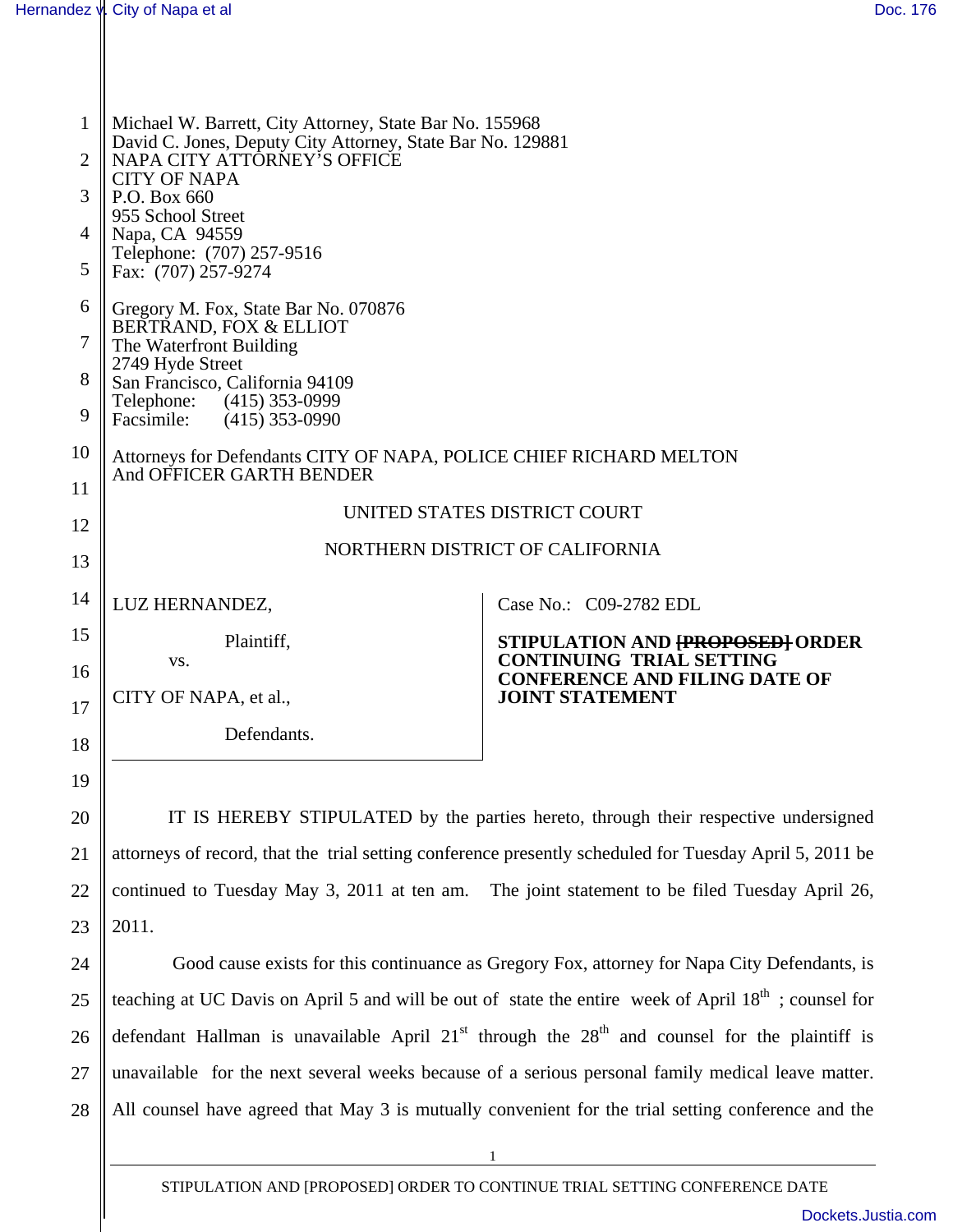| $\mathbf{1}$   |                                                                                                      | parties will meet and confer on a trial date, pretrial schedule and related matters as requested by the |  |
|----------------|------------------------------------------------------------------------------------------------------|---------------------------------------------------------------------------------------------------------|--|
| $\overline{2}$ | Court in her Order dated March 21, 2011 [Docket Number 173]. If May 3 is convenient for the Court    |                                                                                                         |  |
| 3              | the parties herein stipulate and request an Order continuing the Trial Setting Conference to Tuesday |                                                                                                         |  |
| $\overline{4}$ |                                                                                                      | May 3, 2011 at ten am and a joint statement to be filed Tuesday April 26, 2011.                         |  |
| 5              | So Stipulated:                                                                                       |                                                                                                         |  |
| 6              |                                                                                                      |                                                                                                         |  |
| 7              | Dated: March 29, 2011                                                                                | LAW OFFICES OF TIM A. PORI                                                                              |  |
| 8              |                                                                                                      |                                                                                                         |  |
| 9              |                                                                                                      | By: $\frac{1}{\sin A + \sin B}$                                                                         |  |
|                |                                                                                                      | TIM A. PORI                                                                                             |  |
| 10             |                                                                                                      | Attorneys for Plaintiff LUZ HERNANDEZ                                                                   |  |
| 11             | Dated: March 29, 2011                                                                                | BERTRAND, FOX & ELLIOT                                                                                  |  |
| 12             |                                                                                                      |                                                                                                         |  |
| 13             |                                                                                                      | By: $\frac{\sqrt{s}}{\text{GREGORY M. FOX}}$                                                            |  |
|                |                                                                                                      | <b>Attorneys for Defendants</b>                                                                         |  |
| 14             |                                                                                                      | CITY OF NAPA, RICHARD MELTON, and                                                                       |  |
| 15             |                                                                                                      | <b>GARTH BENDER</b>                                                                                     |  |
| 16             |                                                                                                      |                                                                                                         |  |
| 17             | Dated: March 29, 2011                                                                                | MEYERS NAVE RIBACK SILVER & WILSON                                                                      |  |
| 18             |                                                                                                      |                                                                                                         |  |
| 19             |                                                                                                      | By: $\qquad \qquad$<br>$\sqrt{s}$                                                                       |  |
|                |                                                                                                      | <b>KEVIN E. GILBERT</b>                                                                                 |  |
| 20             |                                                                                                      | Attorneys for Defendant JOHN HALLMAN                                                                    |  |
| 21             |                                                                                                      |                                                                                                         |  |
| 22             |                                                                                                      | <b>ATTORNEY ATTESTATION</b>                                                                             |  |
| 23             |                                                                                                      | I hereby attest that I have on file all holograph signatures for any signatures indicated by a          |  |
| 24             | conformed signature ("/s/") within this E-filed document.                                            |                                                                                                         |  |
| 25             | Dated: _March 29, 2011                                                                               | $\sqrt{s}$                                                                                              |  |
| 26             |                                                                                                      | Gregory M. Fox                                                                                          |  |
| 27             |                                                                                                      |                                                                                                         |  |
| 28             |                                                                                                      |                                                                                                         |  |
|                |                                                                                                      | 2                                                                                                       |  |
|                |                                                                                                      |                                                                                                         |  |
|                |                                                                                                      | STIPULATION AND [PROPOSED] ORDER TO CONTINUE TRIAL SETTING CONFERENCE DATE                              |  |